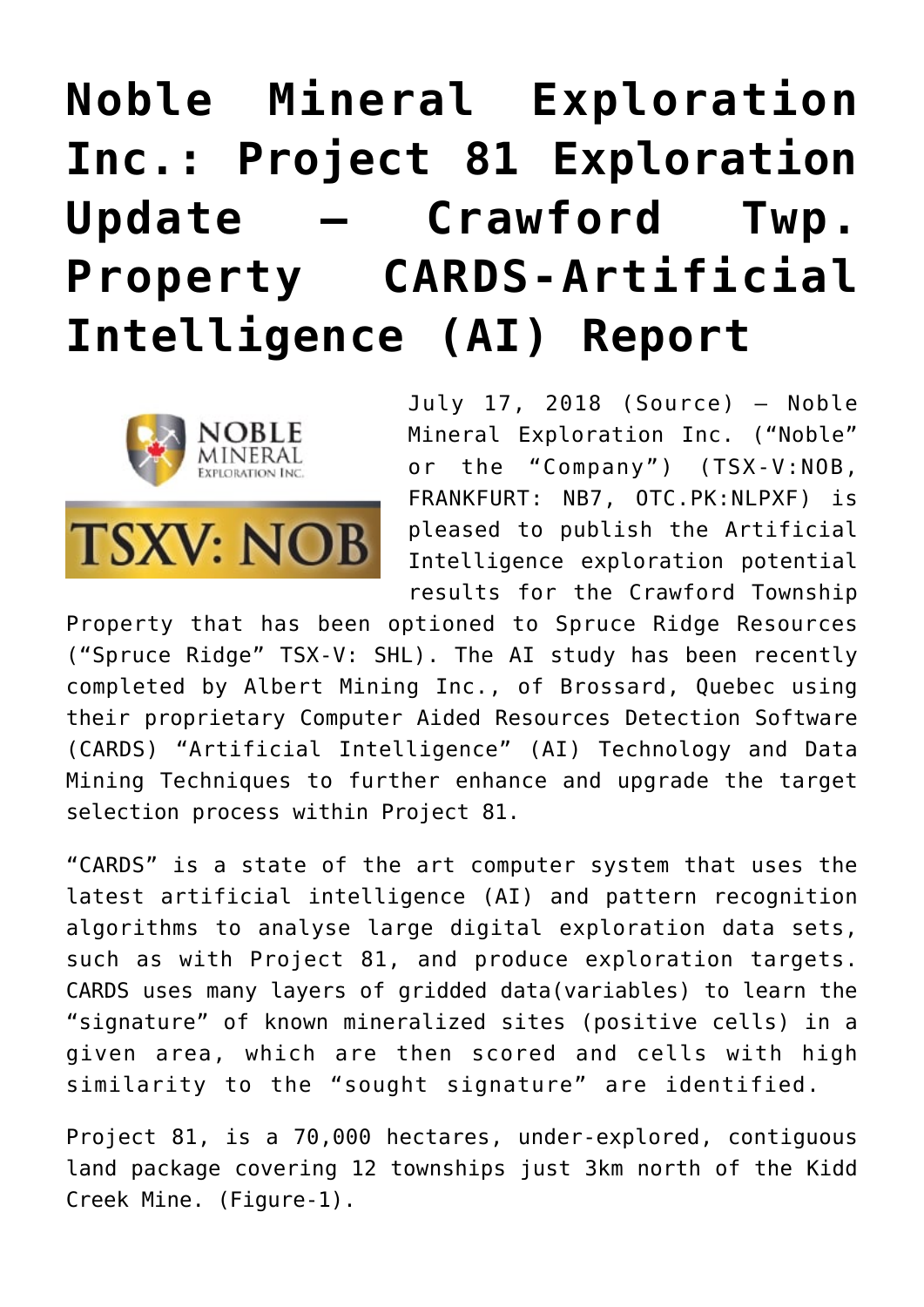The Crawford Township Property  $(-17,000$  hectares  $-171.28$  Km2) target objectives were Copper-Zinc and Nickel targets. The results of the study generated eleven (11) Cu-Zn targets that show 80%+ similarity prediction using the AGEO Cu-Zn Model (Figure 2), and nine (9) Ni targets that show 80%+ similarity prediction using the AGEO Ni model (Figure 3). AGEO (Aggregation of GEO-referenced model) is one of two (2) algorithms used to determine and validate the accuracy of prediction of the model. The other being the C-Cluster algorithm which is used to compare and validate predictions generated by the AGEO algorithm

The Study incorporated a total of 2,632 training points that were subjected to evaluation using merged helicopter-borne Time Domain Electromagnetic (HTEM) and Magnetic surveys completed by Triumph Geophysics in 2017 for Noble Minerals Exploration Inc., at 25m resolution, together with historical diamond drill hole database compiled by Orix Geoscience of Toronto, to construct the Cu-Zn and Ni "Predictive Models". CARDS uses data mining techniques and pattern recognition algorithms to analyze and compile the exploration data into many layers of gridded variables, in order to identify target zones with high statistical similarity to known areas of mineralization.

Noble Mineral's Project 81 is located within the Kidd-Munro assemblage of the western Abitibi Subprovince in Ontario, and is one of the largest ultramafic-rich volcanic successions of any age in the world and it hosts the giant Kidd Creek VMS deposit, an important example of bimodal-mafic (ultramafic) volcanic-associated massive sulphide (VMS) deposits.

Randy S.C. Singh P.Geo (ON), P.Eng (ON) VP- Exploration & Project Development a "qualified person" as such term is defined by National Instrument 43-101 has verified the data disclosed in this news release, and has otherwise reviewed and approved the technical information in this news release on behalf of Noble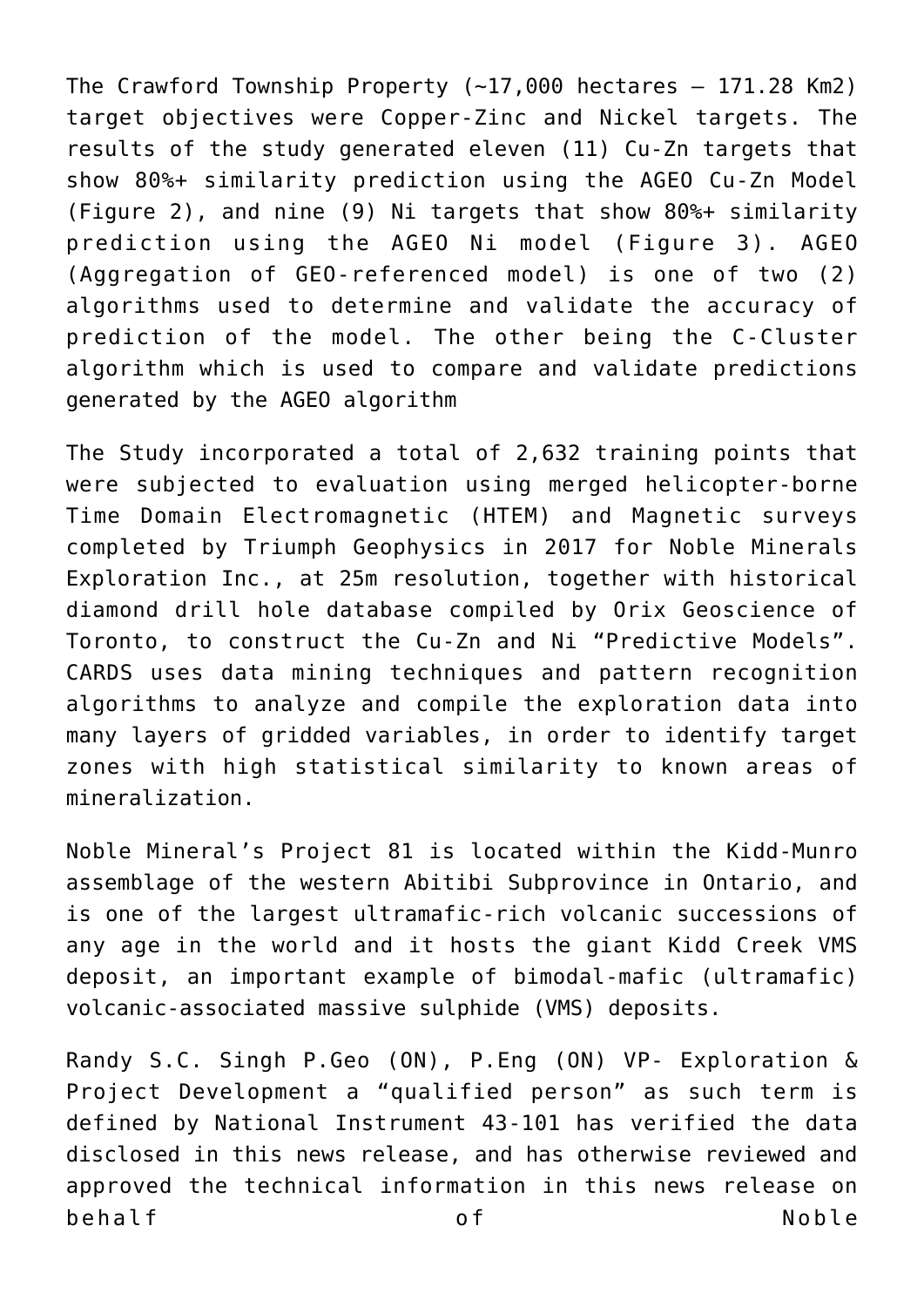

Figure 1 – Map of Project 81, showing the Crawford Township Property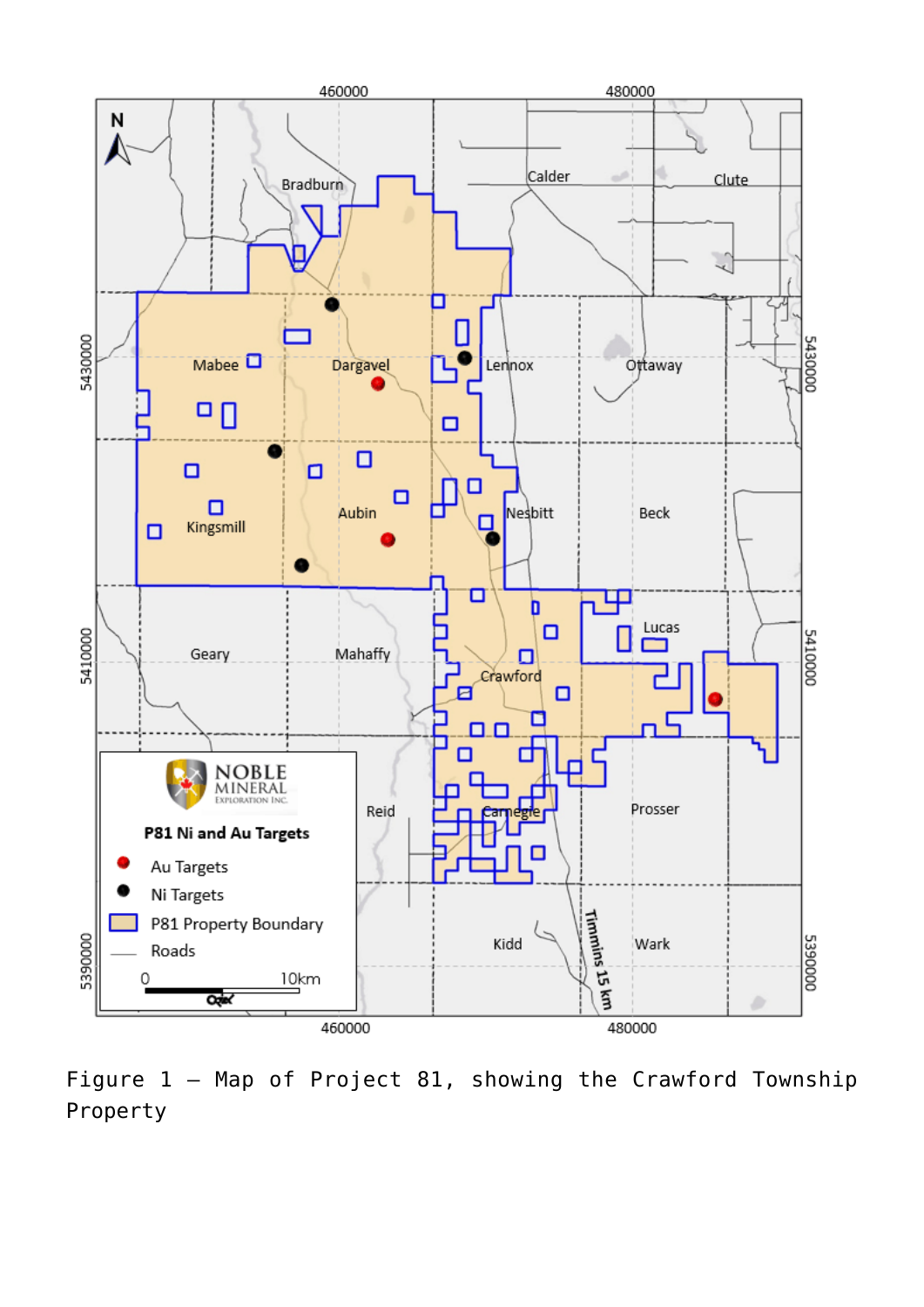

Figure 2 – Map showing 80% Similarity AGEO Cu & Zn Model – Crawford Township Property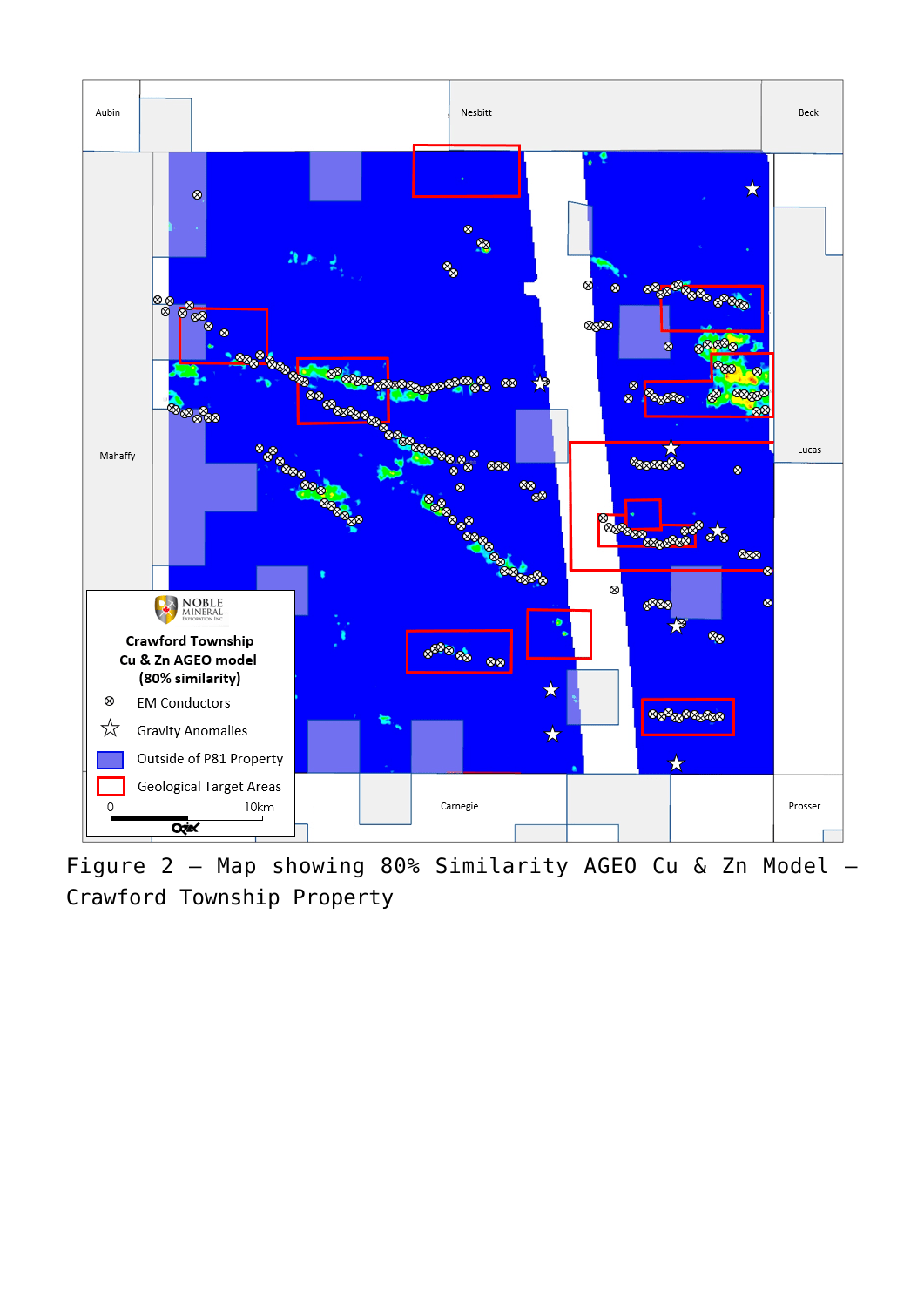

Figure 3 – Map showing 80% Similarity AGEO Nickel Model for Crawford Township Property

## **About Albert Mining Inc.:**

Albert Mining is a junior mining exploration company using Artificial Intelligence (AI) with an extensive portfolio of gold, copper, and diamond properties in Quebec. Albert Mining also recently acquired all assets from DIAGNOS Inc.'s mining division, including the Computer Aided Resources Detection System ("CARDS"). Albert Mining can count on a multidisciplinary team that includes professionals in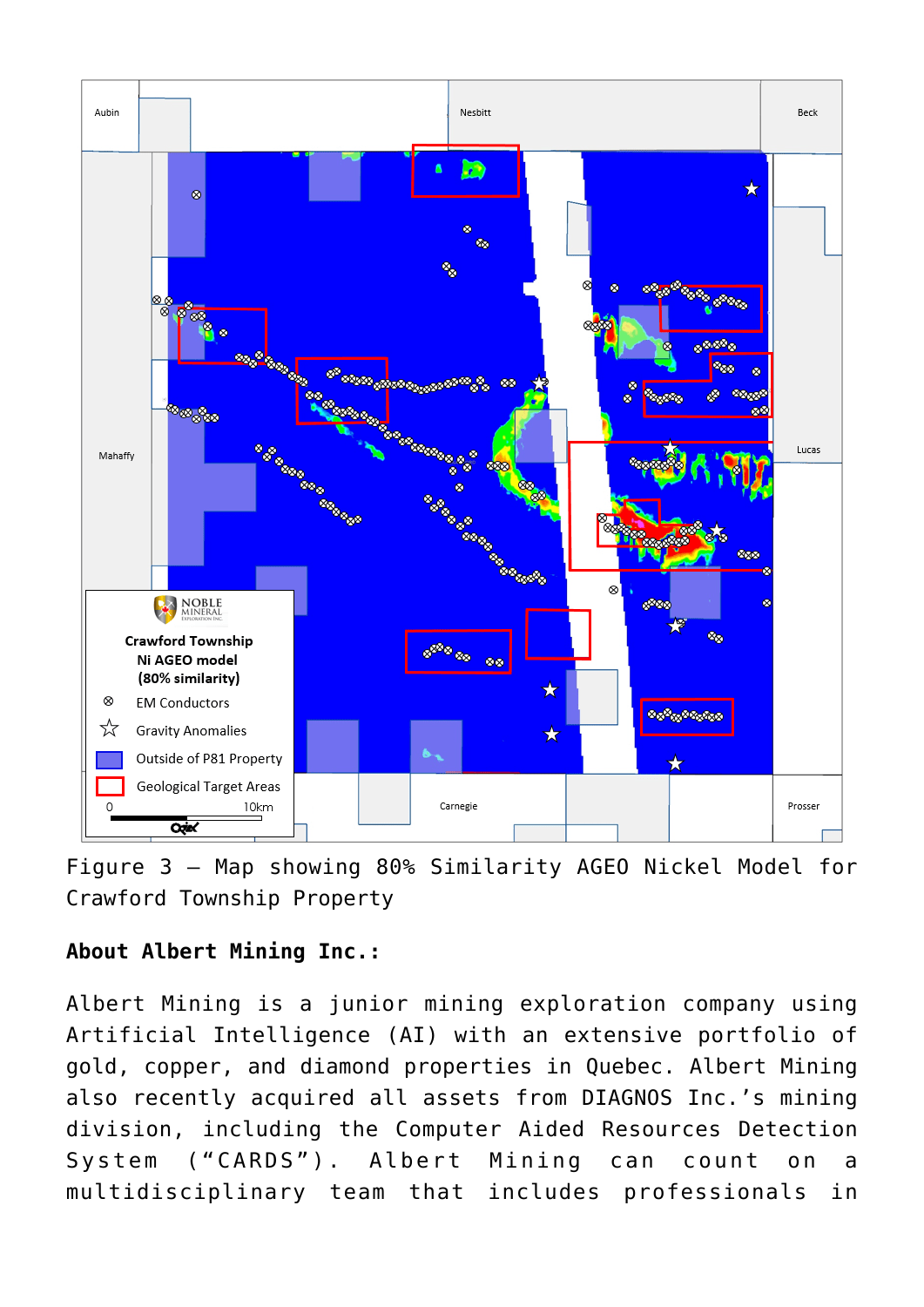geophysics, geology, Artificial Intelligence, and mathematics. The Company's objective is to develop a new royalty stream by significantly enhancing and participating in the exploration success rate of mining

#### **About Spruce Ridge Resources**

Spruce Ridge holds a 100% interest in the Great Burnt Copper/Gold Property in Central Newfoundland which covers a series of copper ? gold rich VMS deposits.The Property is host to NI 43-101 compliant mineral resources, including Indicated Resources of 442,000 tonnes at 2.50% Cu (24.4 million lbs of contained Cu) plus Inferred Resources of 829,000 tonnes at 2.11% Cu (38.5 million lbs of contained Cu) at a 1.0% Cu cutoff at the Great Burnt Copper Deposit. The NI 43-101 and 43-101F1 Report prepared by P&E Mining Consultants Inc., is dated September 8, 2015 and is filed on SEDAR. Spruce Ridge optioned its Viking/Kramer gold properties in Western Newfoundland to Anaconda Mining Inc. Spruce Ridge also has a 50% joint venture with Americas Silver Corporation on property that contains tailings with low grade gold and silver from the Drumlummon Mine in Montana.

### **About Noble Mineral Exploration Inc.:**

Noble Mineral Exploration Inc. is a Canadian based junior exploration company which, apart from its shareholdings in MacDonald Mines Exploration Ltd. and its interest in the Wawa-Holdsworth gold exploration property in Wawa, Ontario, has as its flag ship program Project 81, a contiguous land package of approximately  $~10,000$  hectares covering 12 townships immediately north of the Kidd Creek Mine (celebrating its 51st year of operation). Project 81 which has seen very limited mineral exploration over the last 50 years and has had a number of historical drill indicated Gold, Copper, Lead-Zinc, Silver and Nickel showings. Noble has confirmed the discovery of a very large, low grade Nickel-Cobalt Deposit in Kingsmill Township in 2012, which is within the project area.